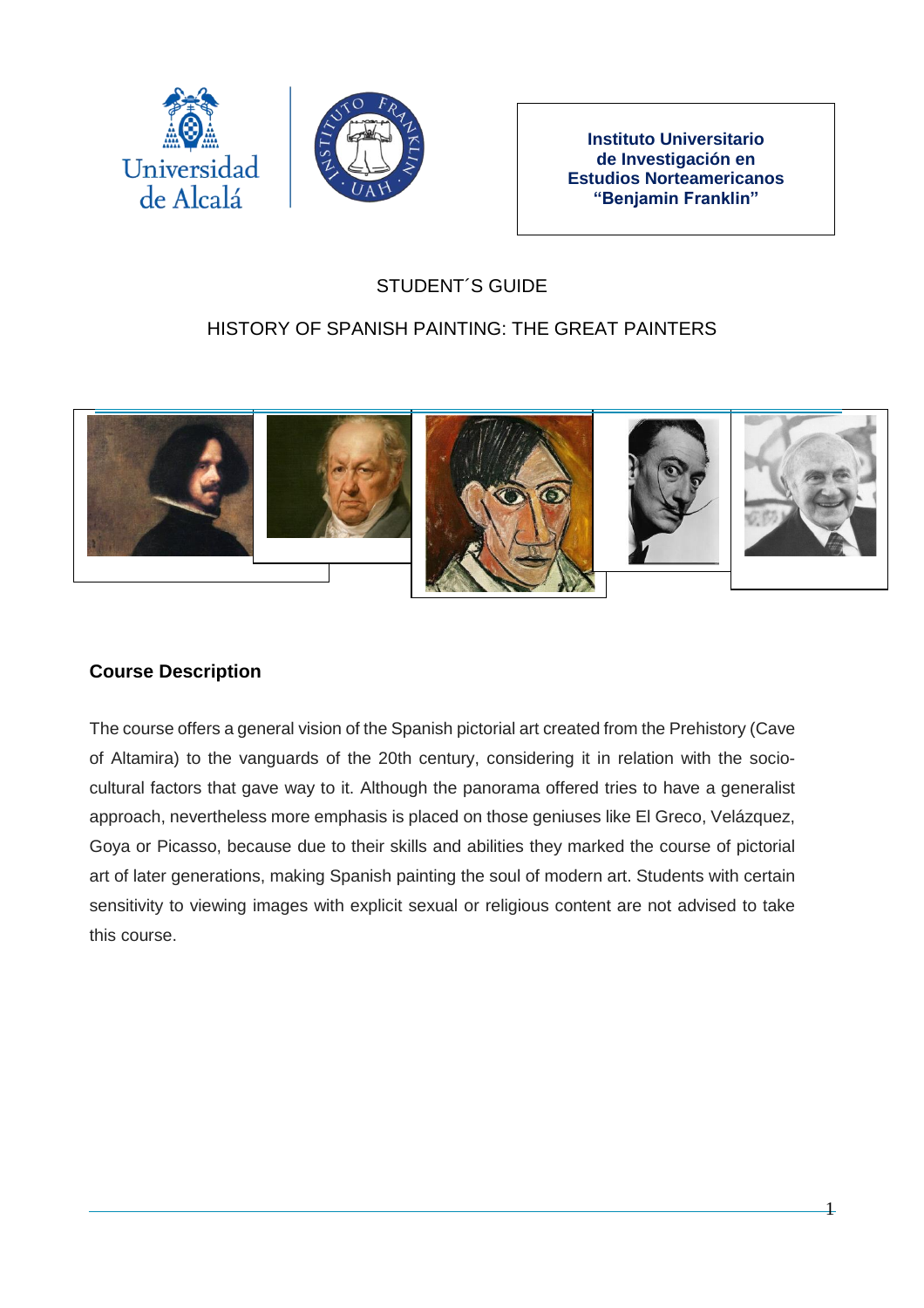# **Introduction of the Professor Antonio Fernández Martín**



He holds a Master's Degree in Teaching Spanish as a Foreign Language from Bowling Green State University. He has a Bachelor's Degree in English Philology from Universidad de Alcalá, and an Advanced Technician Vocational Degree in Interior Design Projects. Currently he is enrolled in the Art History Degree at UNED (Universidad Nacional de Educación a Distancia). He teaches in the Study Abroad in Spain Program, and specializes in Art, and Spanish Language and Culture. His interests encompass the disciplines of Art, Spanish Civilization

and Spanish Culture. Contact: [antonio.fernandezm@uah.es](mailto:antonio.fernandezm@uah.es)

## **Learning Results**

#### **Competences**

The course's teaching approach is student-centered and competency-based. The course will aim to develop the following competencies:

| Competence 1. | To identify the most relevant pictorial works of Spanish art<br>up to the 20th century.                                                                                                                                                                    |
|---------------|------------------------------------------------------------------------------------------------------------------------------------------------------------------------------------------------------------------------------------------------------------|
| Competence 2. | To know and use the artistic terminology to be able to<br>describe a painting from its composition to the pictorial<br>technique.                                                                                                                          |
| Competence3.  | To analyze the most relevant characteristics that<br>characterize the work of the main Spanish painters, so<br>the student knows how to identify the most relevant<br>pictorial works of Spanish painting according to the artistic<br>movement and style. |
| Competence 4. | To develop the capacity of analysis to identify the main<br>characteristics of the different artistic movements.                                                                                                                                           |
| Competence 5. | Present and defend in writing and orally the knowledge<br>acquired.                                                                                                                                                                                        |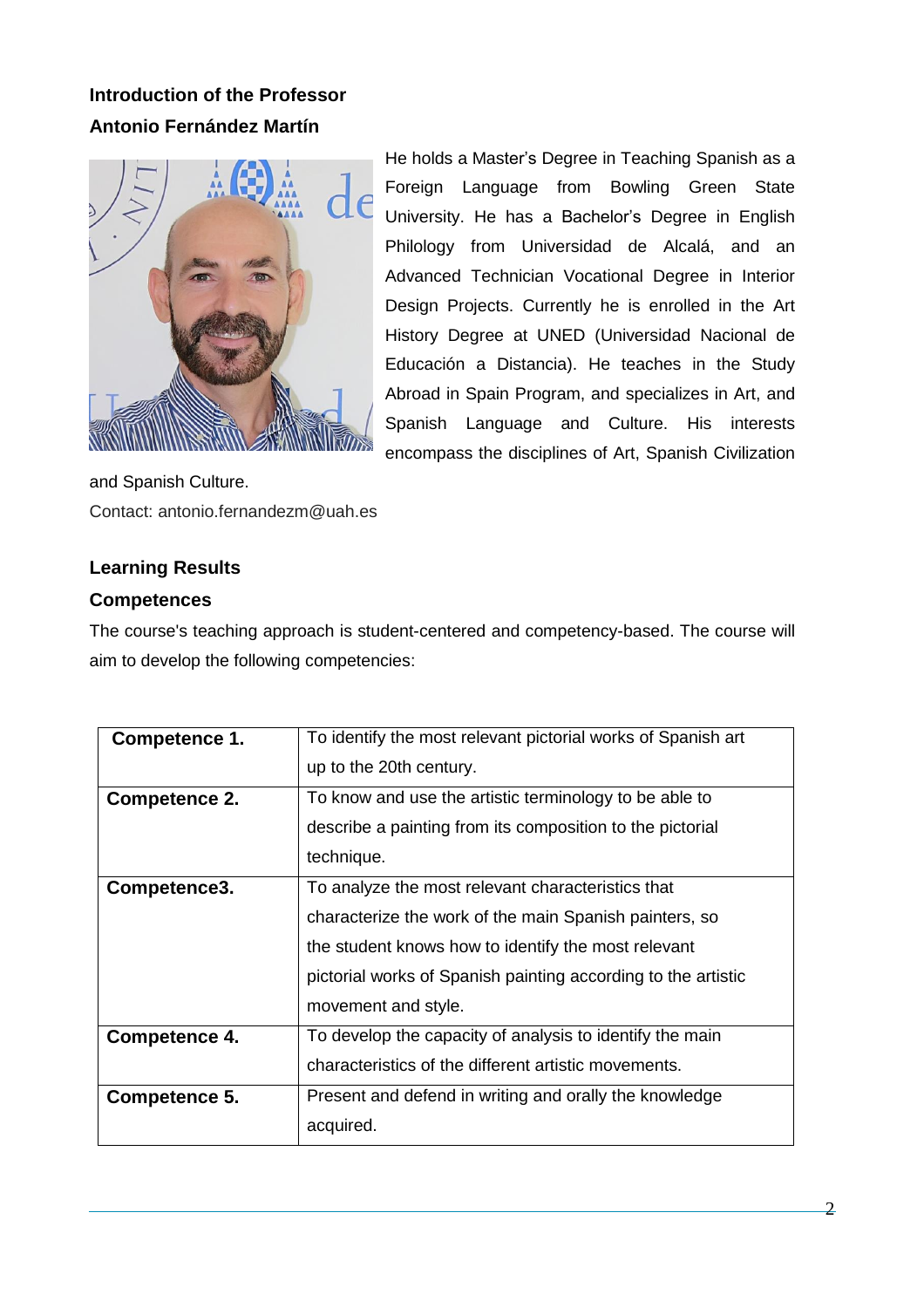#### **Requirements or level of Spanish needed**

No prerequisites are necessary. The student should have an intermediate level of Spanish or have completed three semesters of Spanish as a second language.

#### **Practical application of the course**

With this practical approach, the course proposes the study of the basic elements of Spanish pictorial production. This study will be based on the analysis and interpretation of the works, their peculiarities, their succession in time, and the different techniques used, considering the historical, social, and ideological perspective that allows for the interpretation of these works in a context. This course is fundamental for the formation of the student interested in the Peninsular culture. It will be a first contact with a specific artistic vocabulary, essential for the mastery of this and other subjects in the field of the Humanities, facilitating at the same time the acquisition of sufficient theoretical knowledge and practical skills necessary for a correct interpretation and commentary of the works of art.

At the end of the course the student will have acquired specific training in the field of Spanish painting.

## **Specific objectives in the field of knowledge:**

- Knowledge of the characteristics, functions and basic lines of Spanish painting along its historical context.
- Knowledge of art theory and aesthetic thinking within the different cultural, social, economic, political, ideological and religious contexts that have conditioned the aesthetics, function, techniques and formal languages of art.
- Knowledge of the sources, trends, artists and the most important and representative works of each of the periods of Spanish painting.
- Knowledge and handling in a rigorous and adjusted way of the specific language and the adequate terminology of the different artistic manifestations.